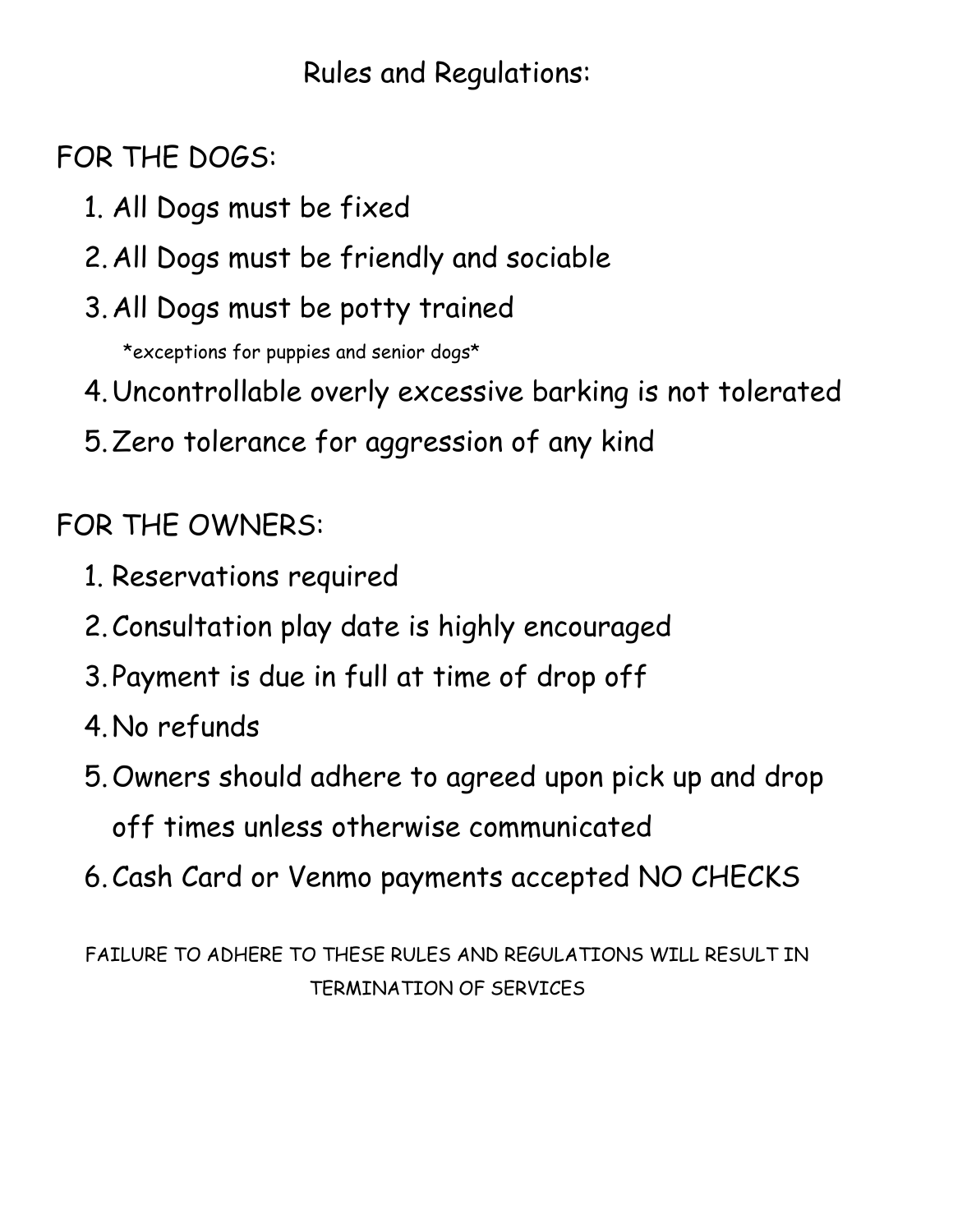| Hound Hearts Dog Daycare<br><b>Owner Information</b> |     |       |              |          |  |
|------------------------------------------------------|-----|-------|--------------|----------|--|
| Name                                                 |     |       |              |          |  |
| Address                                              |     |       |              |          |  |
| City                                                 |     | State |              | Zip Code |  |
| Phone                                                |     |       |              |          |  |
| E-Mail                                               |     |       |              |          |  |
| <b>Emergency Contact</b>                             |     |       |              |          |  |
| Name                                                 |     |       |              |          |  |
| Phone                                                |     |       |              |          |  |
| Pet Information                                      |     |       |              |          |  |
| Name                                                 |     |       | <b>Breed</b> |          |  |
| Sex                                                  | Age |       |              | Weight   |  |
| Spayed/Neutered                                      | Yes | No    |              |          |  |
| Name                                                 |     |       | Breed        |          |  |
| Sex                                                  | Age |       |              | Weight   |  |
| Spayed/Neutered                                      | Yes | No    |              |          |  |
| Veterinarian                                         |     |       |              |          |  |
| Name                                                 |     |       |              |          |  |
| Phone                                                |     |       |              |          |  |